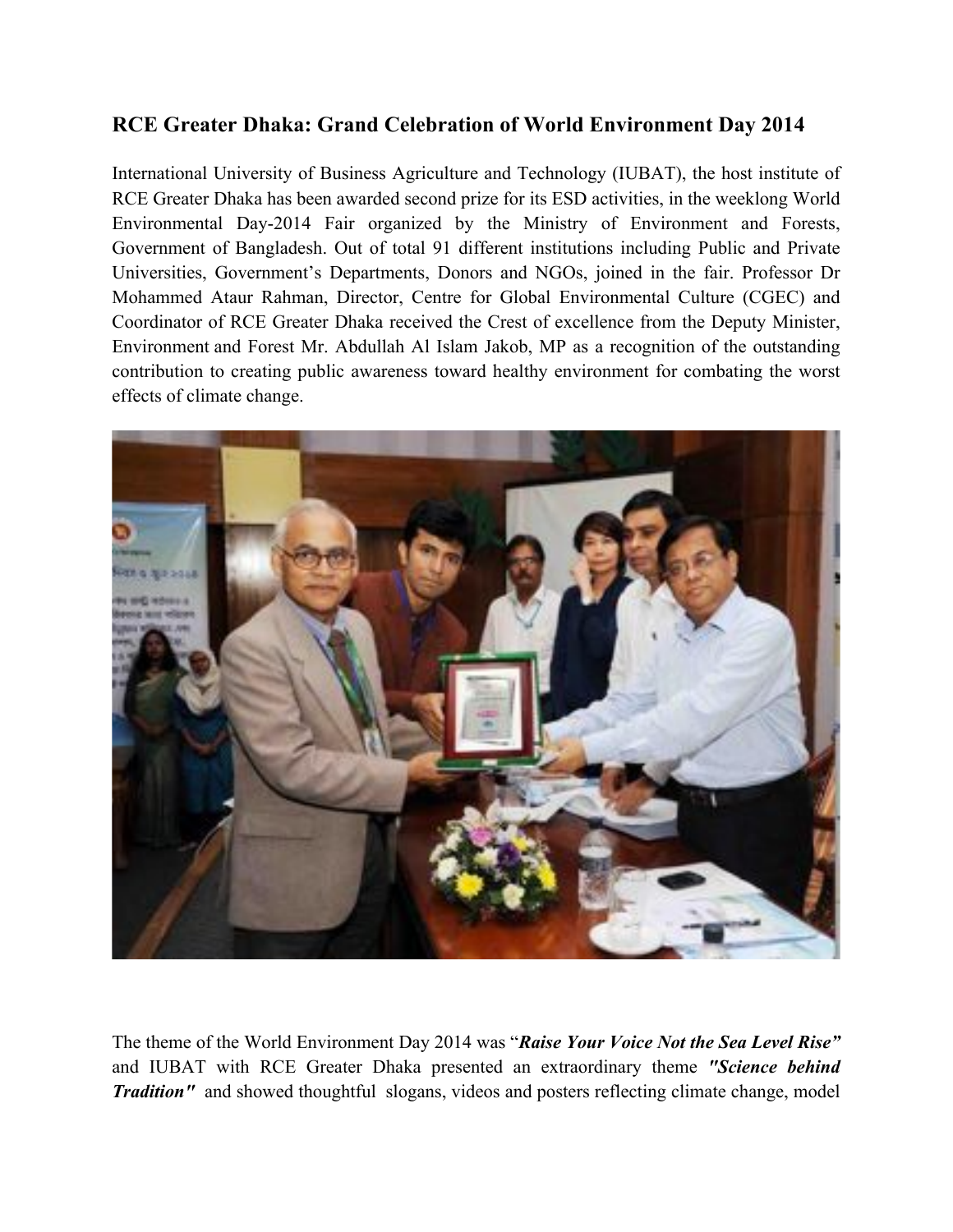of home gardening and grey water recycling project etc. Visitors impressed by the excellent performance of the stall-recorded comments appreciating the devotional commitment of academics of the university.

Professional experts of environmental arena have lauded the role of IUBAT and RCE Greater Dhaka for their wide-ranging involvement in climate change, adaptation program and coastal zone management efforts including plantation of indigenous trees for landscape management and highlighting the scientific values of national and traditional defense mechanisms against natural disasters and climate extremes. The endeavor of IUBAT for establishing "Green Campus" and introduction of "Environmental Sustainability" course mandatory for all to facilitate healthy environment leading to sustainable development were also praised by the experts. The importance of traditional short-cycle biomass recycling, grey water use, excavation of hundreds of thousand large ponds for surface water storage and extended and raised land area; beneficial uses of local foods against conventional chemical fertilizer and pesticide-based agricultural practices those are causing harm to soil, air and water and vanishing habitats of millions of flora and fauna were strongly emphasized.

*"Undulation is the beauty of nature and it keeps all the systems running"* was explained for easy understanding of the importance of the hills and wet-bodies; locally adapted trees and their behavior in different zones against tornadoes, cyclones, storm, tidal surges, floods and erosion control etc. citing the examples of traditionally planted bamboos, canes, palms and nuts and naturally growing strong barriers like Sal forests and the mangroves. The adverse impact of increasingly withdrawal of ground water for agriculture and industrial uses pushing towards acute water stress and ultimately drought and affecting the size and production, especially of the tree crops and ultimately on the daily life. Thus the need for the traditional wetland, floodplain and coastal zone management practices were highlighted with scientific logics. So the traditional knowledge, biodiversity and landscape management have got the base for mitigating climate change extremes in the national policy planning.